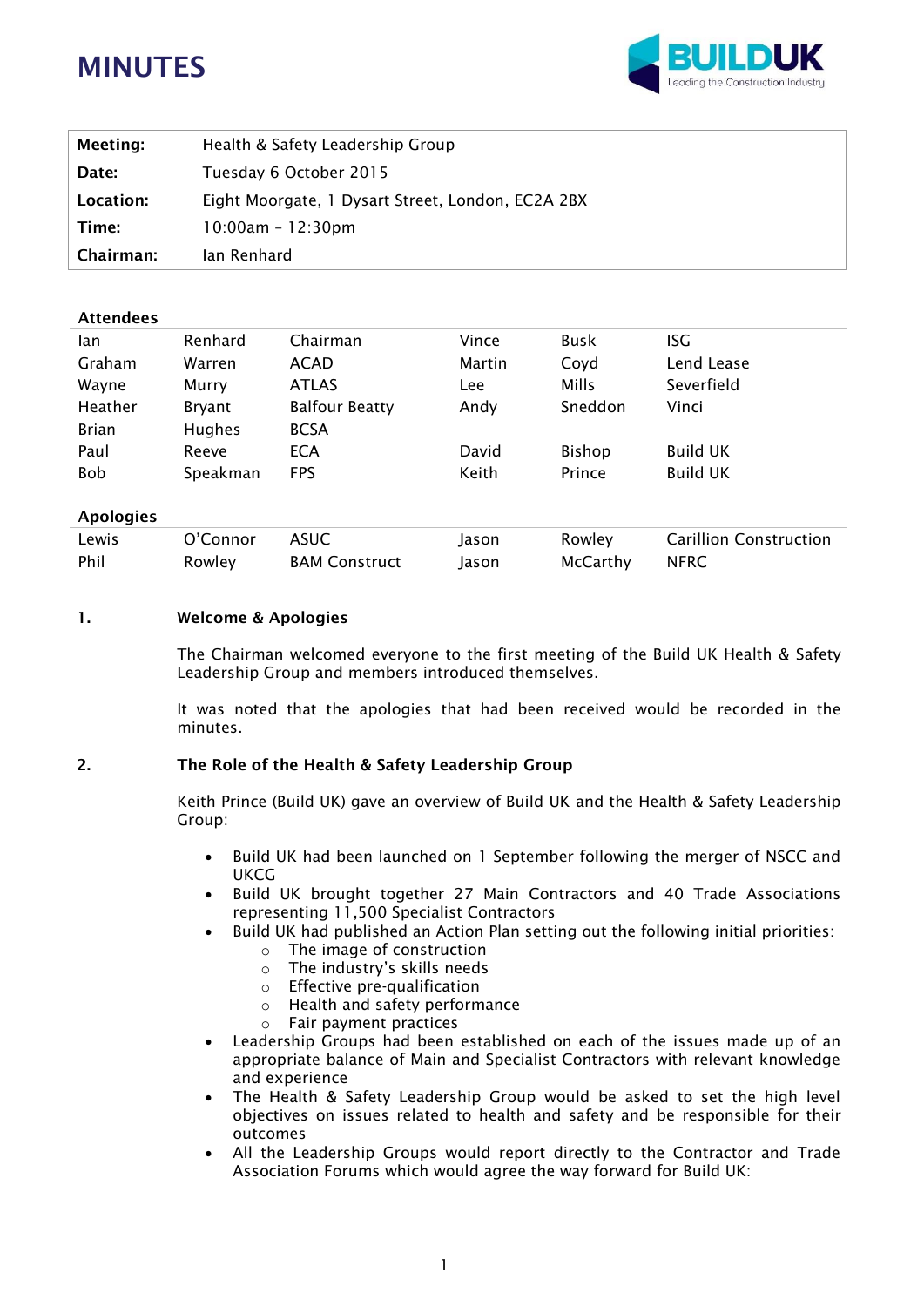# **MINUTES**





The Health & Safety Leadership Group considered the following high level position on health and safety which had been set out in the Action Plan:

*Continuously improving the management of safety and the impact of its activities on workers' health is essential for any world class industry. A consistent approach to recognised standards across construction will enhance performance, facilitate a more efficient use of resources, and allow the industry to focus on eliminating, reducing and managing risks at all stages of a project.*

*Build UK will identify where common standards would significantly improve health and safety performance and it will take the opportunity to address some long-standing customs to eliminate waste and demonstrate the value of sharing best practice in reducing accidents and ill health.*

It was recognised that health and safety was an important ongoing issue for the industry and the Health & Safety Leadership Group had a real opportunity to address some of the key issues. The challenge for Build UK was to avoid becoming another 'talking shop' and drive change in the industry by providing leadership on key areas and ensuring that any working groups that were established delivered results.

## **3. Priorities for the Group**

The group discussed the main issues affecting the industry in terms of health and safety, the impact that they had and, if resolved, how they could improve the performance of the industry as set out in the Build UK Action Plan.

The discussion was wide-ranging and covered the following key issues:

## **Occupational Health**

- Collectively looking after the industry's workforce
- Tackling occupational ill health amongst workers including mental health and substance abuse
- The promotion of health risk management
- Too much focus on wellbeing rather than occupational health
- The need for occupational health risk awareness, training and coaching amongst SMEs, self-employed, multi-cultural and the non-English speaking workforce
- Over-medicalisation of health
- Health and safety in the design phase not enough time spent on eliminating risk
- The confusion around what is and isn't required when it comes to Health Surveillance, Health Risk Management and Safety Critical Workers etc

#### **Common Standards**

- The lack of common health and safety standards on-site
- The requirement to attend lengthy site inductions
- The lack of a consistent site induction format
- The need for a consistent safety helmet colour policy for different roles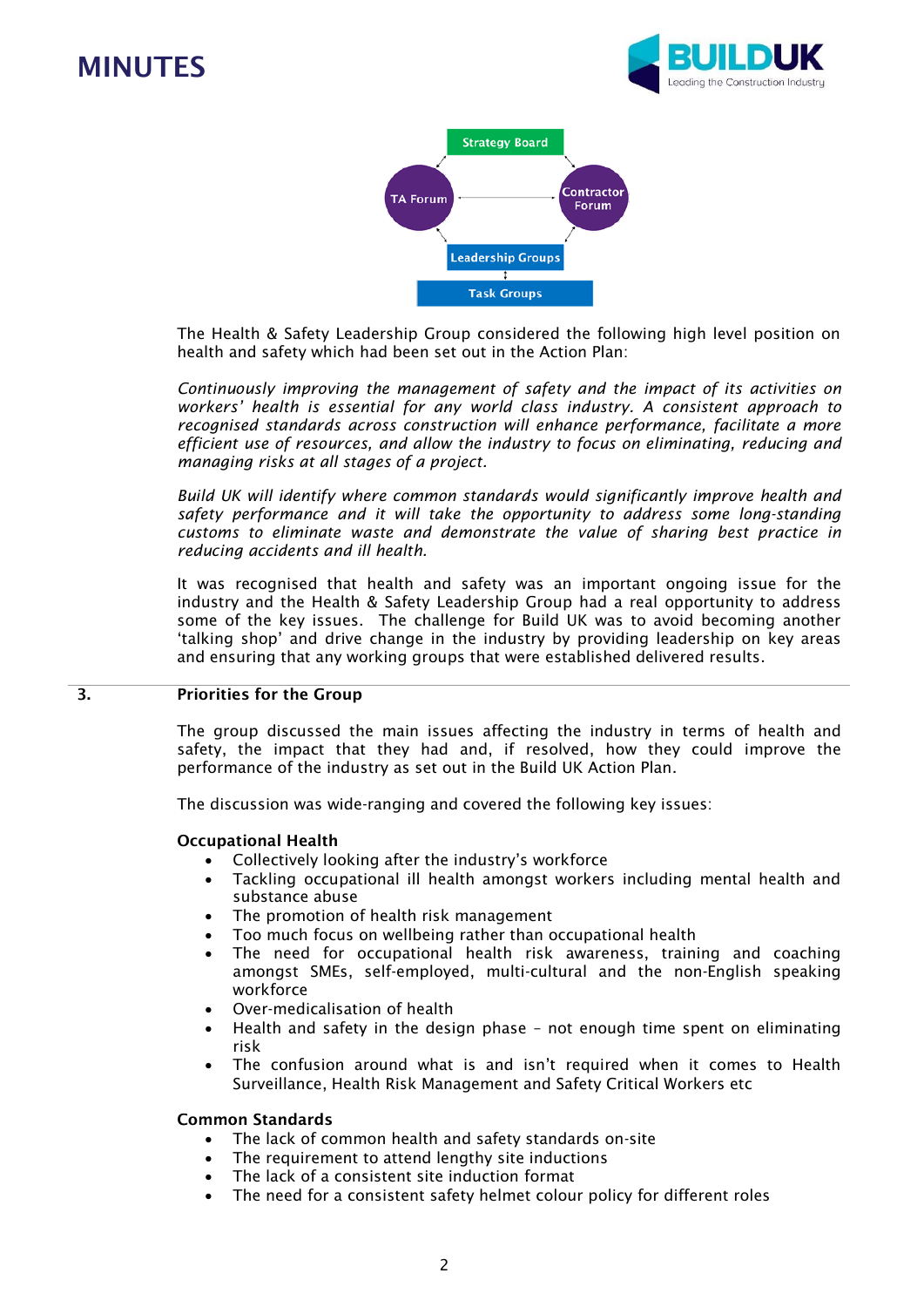# **MINUTES**



- Variation of welfare standards on-site
- Ensuring good consistent ground conditions that are suitable for cranes and MEWPs
- Ensuring that agency workers are included in any health and safety initiatives
- The challenges posed by a multi-cultural, non-English speaking workforce
- The need to reduce paperwork which is recognised by the HSE in removing burdensome processes and procedures that were never the intent of certain regulations.

## **Training and Qualifications**

- The need for a single logo smart card holding all the data of the owner including the skills he holds, the training he has received, all the sites he has worked on, and his health information to make access to site easier
- Consistent cross-industry recognition of approved health and safety qualifications and training
- Development of career paths so a tradesman knows what competent looks like not just CSCS
- Inconsistencies caused by the differing requirements for PAL and PAL+ cards
- The need to push the smartcard agenda and get everyone on board.

#### **PQQs**

- The bureaucratic and wasteful nature of PQQs
- The need to invest in several expensive accreditation schemes that add little value
- The waste of time involved in obtaining a different competence 'badge' for every new client
- So much time is spent on PQQs and not enough on real organisational competence.

## **Client Issues**

- The need for common positions, policies and standards that can be used consistently when speaking to ministers, forums, clients etc.
- Clients need to support the industry standard not continually try to 'gold plate' it
- Clients need to consistently and correctly implement the CDM Regulations 2015
- The need to inform non-UK clients how the UK construction sector operates and what they need to do to successfully manage a project.

# **4. Next Steps**

The Health & Safety Leadership Group agreed to focus on the following initial outcomes:

## **Occupational Health**

 Build UK to play a leading role in delivering a framework for consistent occupational health requirements in the construction industry

## **Common Health and Safety Standards**

- Build UK to lead on the consistent application of agreed health and safety standards, starting with:
	- o PPE
	- o Logistics (inc Ground Conditions)
	- o Inductions & Briefings
	- o Welfare & Site Standards
	- o Safe Working Practices

## **Framework for Health and Safety Training and Qualifications**

 Build UK to lead on implementing the CLC decision on card schemes and one industry logo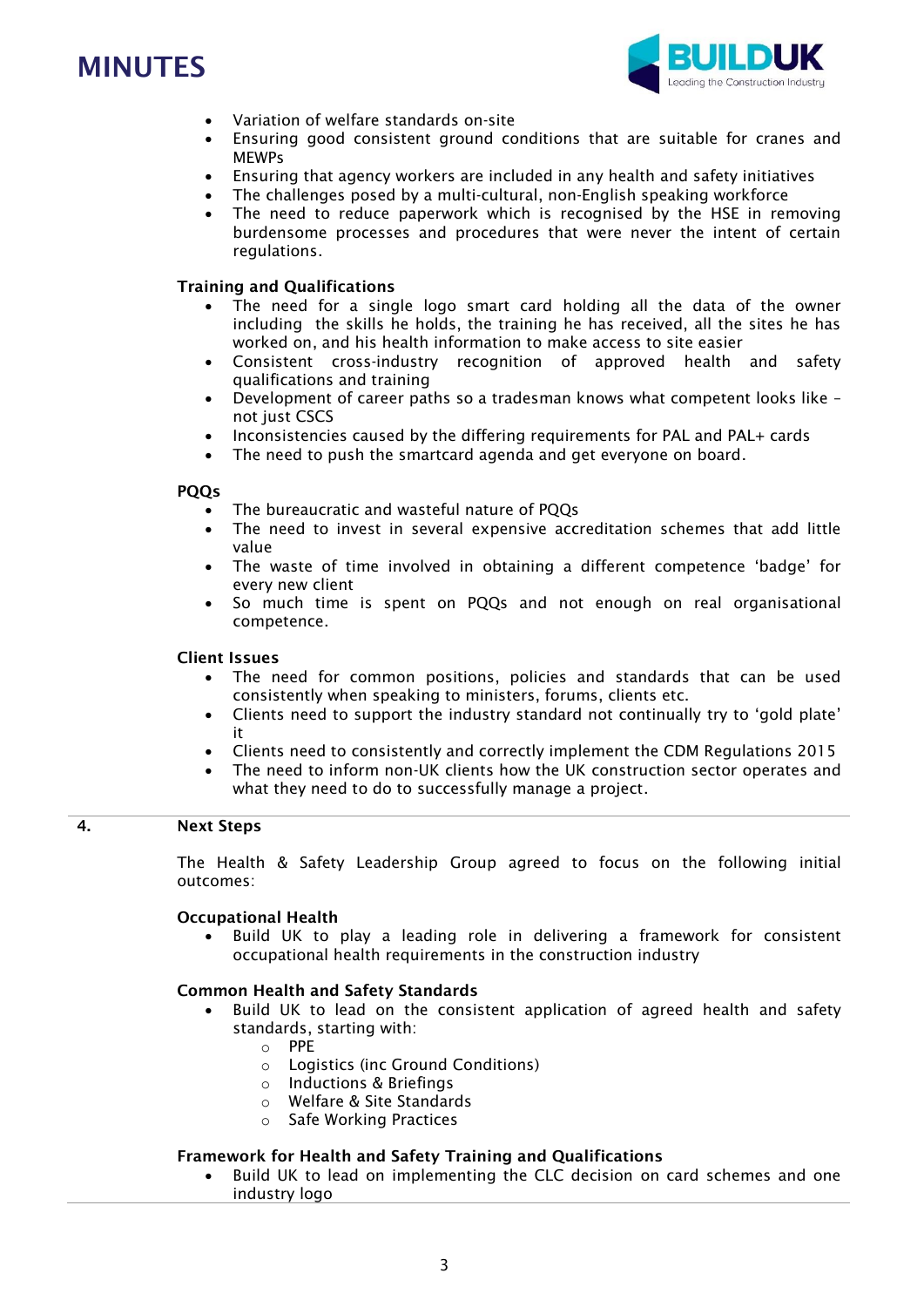



 Build UK to lead on developing a framework for health and safety training and qualifications at all levels

The group was content for the Training & Skills Leadership Group to lead on the framework for training and qualifications but requested that members of the Health & Safety Leadership and Health Groups be involved as appropriate.

Having discussed the issues around the PQQ process, it was agreed that the PQQ proposal developed by Build UK would be sent to the Health & Safety Leadership Group for information.

*Secretary's Please find available to view the [Build UK PQQ proposal.](http://builduk.org/wp-content/uploads/2015/10/Pre-Qualification-Proposal-Contractor-Trade-Association-Forums-21.10.2015.pdf) Note*

#### **5. Any Other Business**

#### **a) Industry Health & Safety Groups**

The group felt that it would be useful to have a co-ordinated list of industry health and safety groups that Build UK members were already attending to reduce duplication and ensure the right people were attending the right groups with the right message from Build UK.

#### **b) CDM Regulations 2015**

The group discussed a number of common issues being experienced following the implementation of the new CDM Regulations 2015 and it was agreed that Build UK would collate a summary and send to HSE for an official response.

**Action Group members to send any issues with the CDM Regulations 2015 to [David.Bishop@BuildUK.org.](mailto:David.Bishop@BuildUK.org)** 

#### **c) Changes to Health & Safety Law for Self Employed**

Build UK confirmed that construction was exempt from the Health and Safety at Work etc. Act 1974 (General Duties of Self-Employed Persons) Regulations 2015.

#### **d) Construction Industry Health Summit**

Heather Bryant informed the group about the Construction Industry Health Summit on 21 January 2016 which CEOs of many Build UK members would shortly receive an invitation to attend.

#### **e) Balfour Beatty Safety Alerts**

Heather Bryant informed the group of three recent safety alerts released by Balfour Beatty:

- M3 Motorway Fatal Accident Review
- A21 Fatal Incident Review
- Mast Climbing Work Platform Collapse.

Whilst it was recognised that a more systematic way of distributing safety alerts via Build UK needed to be established, the Chairman requested that these alerts be sent to the group in the short term.

### **Action Build UK to send the Balfour Beatty Safety Alerts to the Health & Safety Leadership Group.**